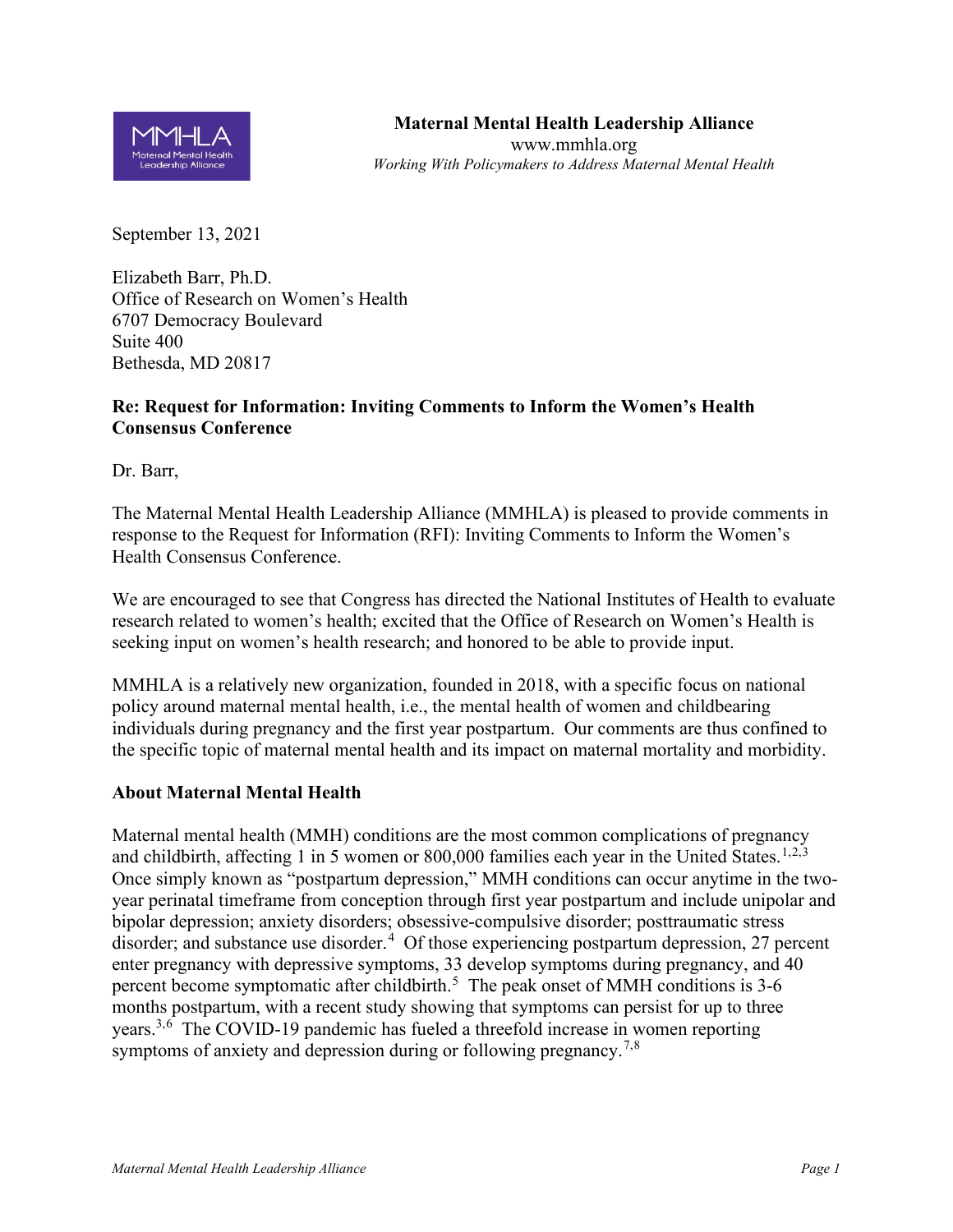As many as 75% of those impacted by MMH conditions go untreated, increasing the risk of multigenerational long-term negative impact on the mother's and child's physical, emotional, and development health.<sup>[9](#page-3-8)</sup> Tragically, suicide and overdose combined are the leading cause of *death for new mothers,* according to information from several Maternal Mortality Review Committees.<sup>[10,](#page-3-9)[11](#page-3-10),12</sup> In addition to the human cost, the cost to society is significant, estimated at \$14.2 billion in the United States in 2017 in addressing poor health outcomes of mother and baby and accounting for lost wages and productivity of the mother.<sup>[13](#page-3-12)</sup>

Individuals at increased risk for experiencing MMH conditions include those who have a personal or family history of mental illness, lack social support, have experienced a traumatic birth or previous sexual trauma, or have a baby in the neonatal intensive care unit.<sup>3,14</sup> MMH conditions disproportionately affect parents facing racial or economic inequities, and these parents are less likely to be screened or to receive care.<sup>15</sup> Barriers to care include lack of access to health care, particularly to culturally appropriate mental health care; systemic racism; logistical barriers, such as access to child care or transportation; and reluctance to disclose mental health conditions for fear that Child Protective Services or immigration agencies will become involved.<sup>[16,](#page-3-15)17</sup> Military mothers are a particular subgroup at risk for MMH conditions as they often are far from their families of origin, lack social support, and face unique stresses due to deployments and concerns about impact on career.<sup>[18](#page-3-17)</sup>

Access to mental health care is critical to the overall health of mothers, babies, families, and society. While it has always been difficult for childbearing women experiencing anxiety or depression to access appropriate mental health care, the current situation – with an increase in the range and intensity of mental health issues coupled with the increased pressure on the healthcare system -- has made it even more challenging to access appropriate mental health services.

Fortunately, MMH conditions are often temporary and treatable, with a well-established path to recovery that includes low-cost interventions such as improved self-care and social support, along with more costly options such as psychotherapy and medication.<sup>[19](#page-3-18)[20](#page-3-19)</sup> However, all too often both maternal health providers as well as mental health professionals are not trained in screening, diagnosing, or treating MMH conditions; as a result, women remain undiagnosed and untreated, or worse yet, receive poor or improper treatment.

## **Recommendations Addressing Research Gaps in Maternal Mental Health**

MMHLA proposes several areas to address gaps in research about MMH conditions, including data-gathering, screening, models of care, and focusing on the needs of special populations.

- 1. **Data gathering.** Additional data is needed to more fully understand the risk factors, causes of, and treatment for MMH conditions. Specific recommendations are to:
	- a. Create a comprehensive summary of data available related to maternal mortality and morbidity -- with a specific focus on MMH conditions, including opioid and substance use and suicide -- at federal, state, regional, health system and patient levels to determine gaps in data and knowledge.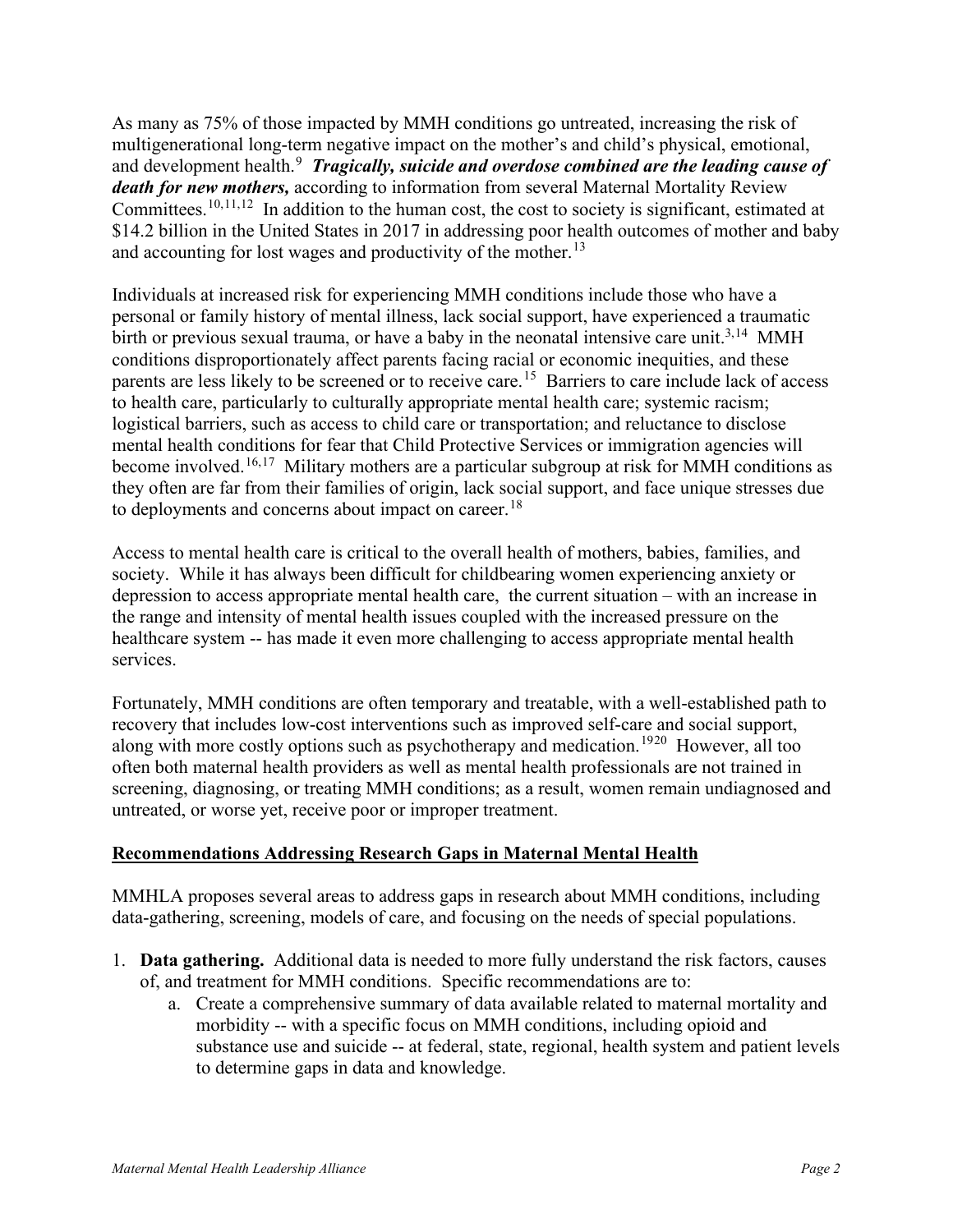- b. Identify and understand possible risk factors contributing to MMH conditions in order to develop more targeted screening and prevention. These could include pre-existing mental health conditions; physical health and psychosocial co-morbidities; medication use and stopping of medications during pregnancy (particularly related to mental health); history of pregnancy complications; prior and current birth outcomes (including premature or pre-term, NICU, etc.); adverse childhood experiences, particularly sexual abuse; social support and isolation; and social determinants such as income, education, housing; and demographic factors.
- c. Research the role of culture and beliefs in MMH and care.
- d. Identify disparities in MMH care specifically related to race and ethnicity, age, gender identification, geographic area or location (rural/urban, regional, state).
- e. Research the role of stigma in seeking care and participating in treatment for MMH, particularly suicidal ideations. Identify public health interventions to address stigma.
- f. Understand the links between MMH, trauma and violence, and suicide; and the links between MMH and other maternal physical health morbidity and mortality.
- g. Research the prevalence and causes of suicide in the perinatal period.
- 2. **Screening and referral.** The screening tool used most often to assess for MMH conditions is the Edinburgh Postnatal Depression Scale, which has not been updated since it was created in 1987; many women report that it is out-of-date and does not capture the culture of non-White women. Specific recommendations are to:
	- a. Update, validate, and/or create a screening tool for MMH conditions that is culturally and linguistically relevant.
	- b. Include information on the screening tool about next steps, including treatment, follow-up, and connection to resources (such as Postpartum Support International or the new national maternal mental health hotline launching in 2022).
	- c. Validate screening measures across different ethnic and cultural groups.

## 3. **Models of care.**

- a. Research the efficacy of health care models that identify and treat MMH conditions, such as integrated and/or collaborative care models of primary care and mental health; integration of maternal and child health systems to address MMH; resource and referral programs; and perinatal psychiatry access programs.
- b. Identify best practices for screening for MMH conditions and risk assessment, casefinding, diagnostic tools, and treatment engagement.
- c. Identify innovative non-pharmacological approaches that may have the potential to improve the effectiveness of identifying and treating MMH conditions, including technology, telehealth, peer support, family and social support, complementary and alternative/integrative therapies, and interventions that address social determinants.
- d. Examine population-based approaches to reduce MMH conditions in the community through educational campaigns and other media and technology communications.
- 4. **Focus on special population needs**, including the LGBTQ, military, veterans, homeless, and other communities that are traditionally underserved such as women who are immigrants or who live in poverty.